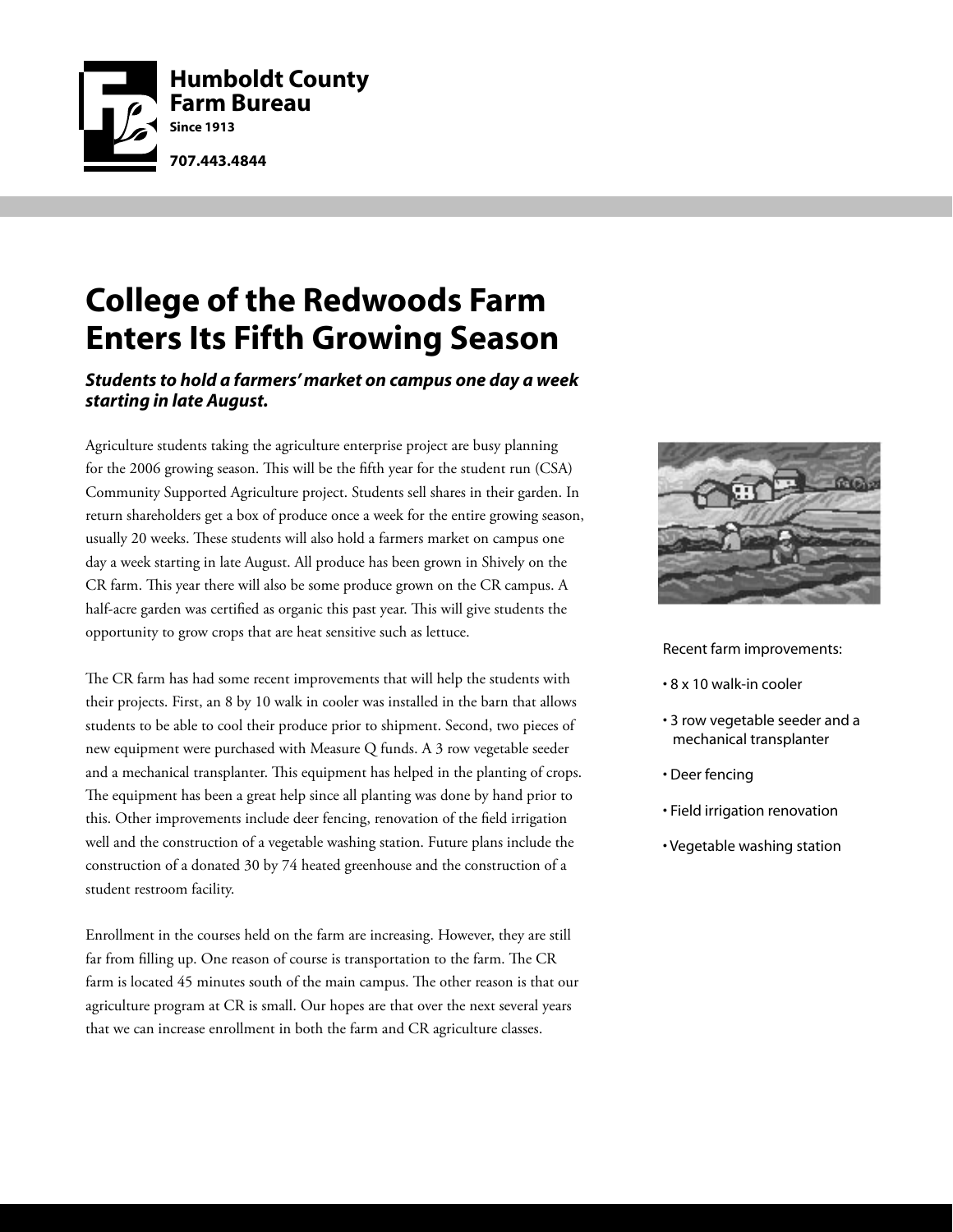PRSRT STD US POSTAGE PAID PERMIT No. 7 EUREKA, CA 95501

#### Humboldt County Farm Bureau **Board Officers**

John LaBoyteaux *President*

Jim Regli *First Vice President*

Jay Russ *Second Vice President*

Larry Ford *Treasurer*

Butch Parton *State Director*

Katherine Ziemer *Executive Director*

Humboldt County Farm Bureau **OFFICE** 5601 South Broadway Eureka, California 9550 3 Phone: 707.443.4844 FAX: 707.443.0926



Design by Carson Park Design. 707.444.2644



#### YOUR **GRANDFATHER RELIED ON US.** TOO. . എ്രാം.

For over 60 years, State Fund and the Farm Bureau have worked hard for California's farmers and ranchers. Together, we've created a solid and stable workers' compensation program that has provided safety education and training to each new generation.

To see what we can do for you, today, talk to your insurance broker or give us a call at 1-800-773-7667. Of course, if you want to check us out with gramps first, that's just fine with us.



Humboldt County Farm Bureau 5601 So. Broadway Eureka, CA 95503



#### Humboldt County Farm Bureau Board of Directors

Cliff Clendenen Judy Ferriera Larry Ford Jane Fraser Audrey Hanks Kathy Harnden Peter Kenyon Everett King Bill Kleiner Holly Kreb John LaBoyteaux Sanford Lowry Chris Manson Len Mayer Dona Moxon Ike Moxon Jeff Moxon Butch Parton Jim Regli Mary Ann Renner Bill Rice Jay Russ Gary Rynearson Gene Senestraro John Vevoda Gene Whitney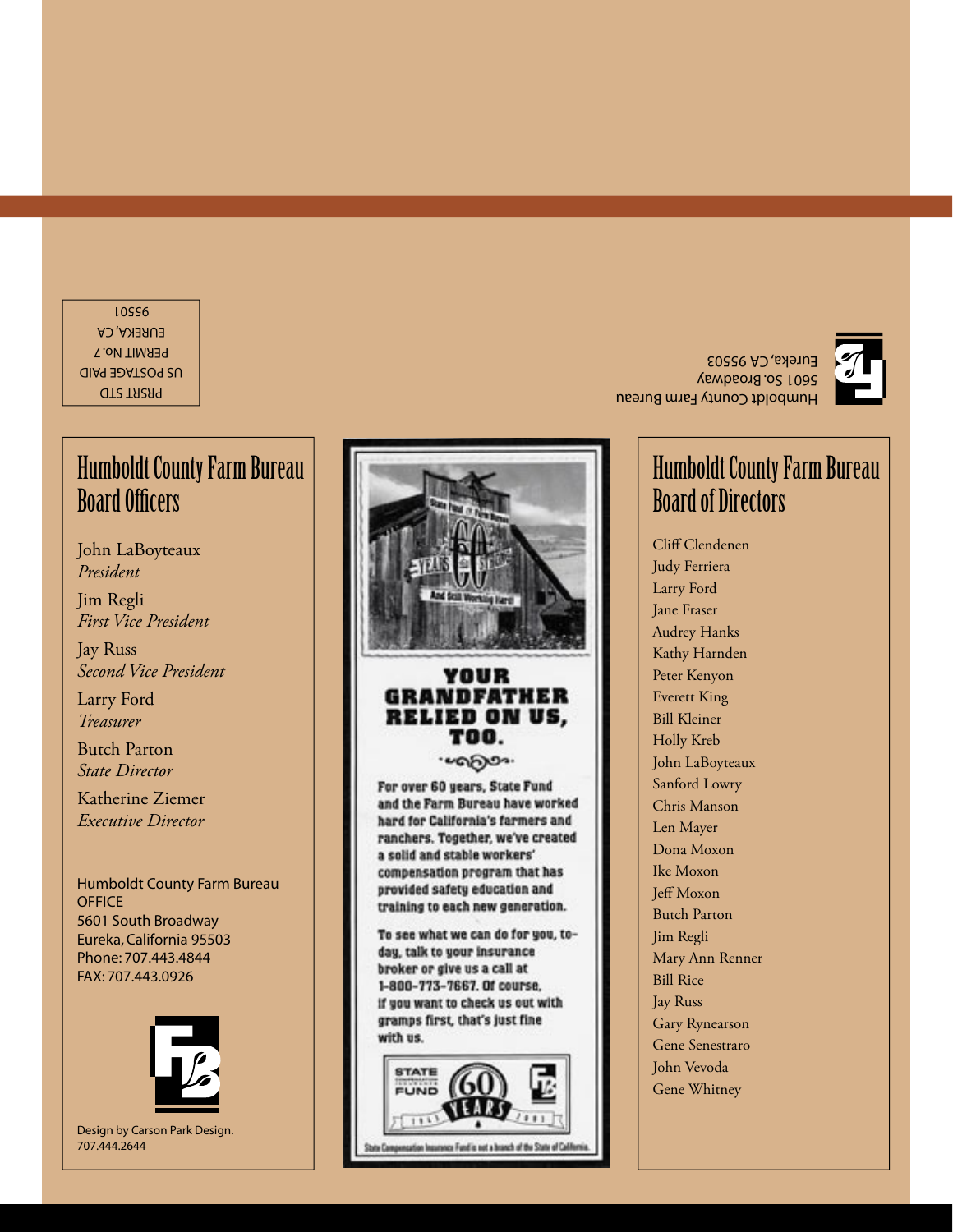

#### **Humboldt County Farm Bureau**

**Since 1913**

## Inside:

- New Farm Bureau websites coming soon!
- Scholarships' deadlines April 1st!
- Fox Weather's new forecasting technology provide significant benefits to the agricultural industry.
- New opportunities for the Farm Team.
- College of the Redwoods enters its fifth growing season.

**SPRING 2006 Newsletter**



## Message from Our President

First I'd like to welcome several board members, new this year, whose energies are already making a noticeable difference in our Farm Bureau. These include John Vevoda - membership chair and Land Use Committee, **Len Mayer** - marketing committee, **Cliff Clendenen** - website and land use committees, **Peter Kenyon** - marketing committee, **Gary Rynearson** - forestry and land use committees and **Everett King** - website and marketing committees.

All our board members look forward to our most enjoyable fall task, presenting the Henry and Lynette Rousou scholarships at local high schools. This year, through the generous donation of a long time member, Farm Bureau will offer a scholarship program specifically for forestry students.

As seen from the new board members listed above there is a lot of enthusiasm and effort for our new marketing program chaired by first vice president **Jim Regli**. Some of the projects are outlined elsewhere in this newsletter. We look forward to cooperating with the Humboldt-Del Norte cattlemen's association and the North Coast Growers Association in the development of regional marketing.

Farm Bureau continues our effort to protect and conserve agricultural resource lands through consistent application of the County General Plan. We work to preserve the continued viability of our traditional ranching and dairy industries while encouraging new agricultural endeavors in the county.

Our marketing program, perhaps more than any other, as well as our continued resource conservation efforts underscores our Farm Bureau's commitment, that agriculture in Humboldt County is here to stay.

John LaBoyteaux *President*

## **Farm Bureau Marketing Ideas for 2006**

#### *Board Approves Marketing Research*

The Humboldt County Farm Bureau Board of Directors has selected Marketing as their focus for the coming year. Jim Regli, dairyman from Ferndale and First Vice President of the Farm Bureau, is chairman of this committee. Jim is working to organize the various aspects of Humboldt county Agriculture and hopes to include as many commodities as possible. "We are a diverse group of farmers and if we work together, we can raise awareness of our local products and hopefully encourage the public to purchase or fresh, local food.

The Marketing Committee consists of board members form the Farm Bureau as well as community members who have expertise in this area. Various ideas which the committee has discussed include a mobile agriculture unit such as a trailer to be used as a "Country Store" and a permanent presence in the water front area of Eureka to promote local agriculture. The most promising idea being pursued by the Marketing Committee is a series of "Larger than Life" agriculture cut out people to be designed and installed along the freeways of Humboldt County to promote agricultural. These figures are similar to ones in the Monterey County area which were seen by our local delegates attending the state CFBF meeting in December of last year. These large art type figures will be portraying some type of local agriculture operations and will include our Web Site so individuals can log-on to learn more about our industry and where they can purchase local products. Look for these unique designs this summer along Highway 101 and along the road into Ferndale as well as Arcata.

The final project for the Marketing Committee is a series of newspaper articles featuring local farmers and the commodity they produce. These articles will provide a local face to the local food for a human interest story on agriculture. Included in the article will be the farmer's favorite recipe for

preparing what they produce. This program can be expanded beyond the newspaper to radio and other community newsletters. Look for this feature in the Eureka Reporter this summer.



Samples of the "Larger the Life" billboards planned for Humboldt County Agriculture Commodities.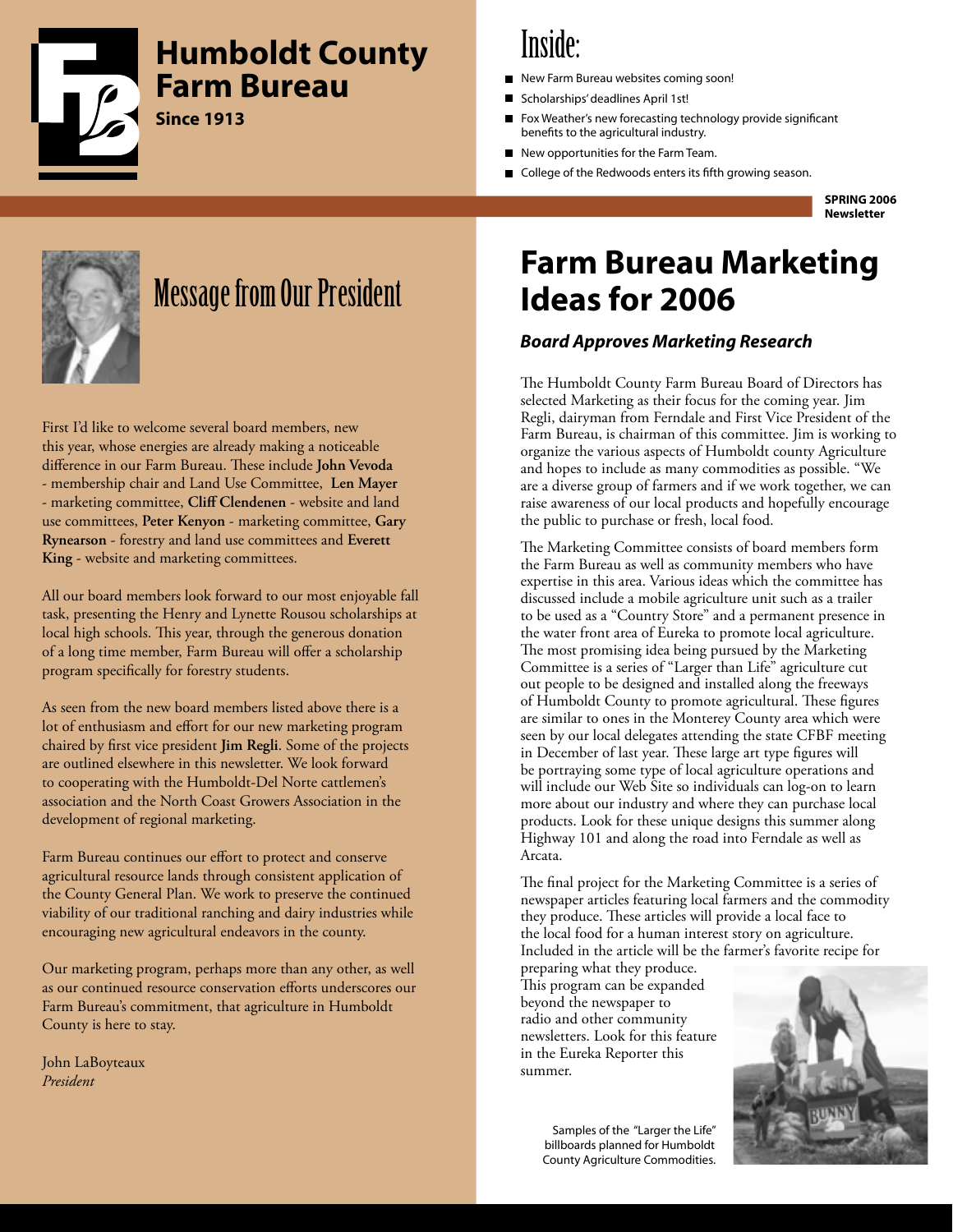

Gene Senestraro (right), his wife Betty, and CFBF Past President, Bill Pauli

#### Gene Senestraro Honored

At the annual meeting in November, the Humboldt County Farm Bureau honored Gene Senestraro who has been active on the Farm Bureau Board for more years than anyone can count. He has been active in the 4-H Program the FFA program; he is a former member of the Humboldt County Planning Commission and North Coast Regional Water Quality Control Board. Gene has been the President of the Humboldt County Farm Bureau and former Director to the California Farm Bureau. He is the Chairman of our Scholarship Committee and serves on the Land Use Committee as well as the Humboldt County Williamson Act Advisory Committee. Thank you so much Gene and Betty!

Applications for the Henri & Lanette Rousseau Memorial Scholarship are due April 1st, 2006. The scholarship program is for Humboldt County High School Graduates that major or minor in Agriculture, Science, Education or Vocational Education and attends an accredited Junior College, four year College or Vocational School. This Scholarship

program is a partnership between the Humboldt Area Foundation and the Humboldt County Farm Bureau.

The Rousseau Memorial Scholarship is open to all students

who graduate from a Humboldt County High School and meets the specific qualifications listed above. Last year in 2005, the overall award was \$56,800 going to 85 students who graduated from Humboldt County High Schools.

The scholarships are awarded for one year and students may reapply to receive additional funds for following years. The Farm Bureau would like to encourage students attending college or graduating from High School this year to apply for the scholarship. **Deadline for submitting application is April 1, 2006** and students my obtain applications from their High School Counselor, FFA Instructor or by contacting Katherine Ziemer at the Humboldt County Farm Bureau office 443-4844.



# College Scholarships Available **Fox Weather, LLC Update**

#### *New forecasting technology will allow more accurate advanced planning for weather-related events.*

New technology being developed by Oregon State University and Californiabased Fox Weather, LLC, will provide significant improvements in agricultural and disease-related weather forecasting.

The technology will be based on MtnRain™, a rain forecast and simulation model developed by Alan Fox, President of Fox Weather. Beginning later this year, through Oregon State University's Integrated Plant Protection Center (IPPC), the new system, called MtnRTemps, will include not only forecast and simulation of rainfall over hilly terrain, but also temperature, relative humidity, and leaf wetness. It will be applied to northern California, Oregon, and southern Washington. MtnRain™ is currently implemented for southern California, Napa, and Sonoma counties.

"The benefits to the agricultural industry are significant," Fox said. "Accurate risk forecasting and early warnings for crop diseases can benefit the industry by reducing the number of pesticide applications beyond the grower standard," he added.

"Weather forecast products made possible by the new technology will have a variety of applications, according to Fox, including evapotranspiration and early warning of various types of crop diseases such as powdery mildew, stem rust, botrytis, and other diseases that are related to temperature and leaf wetness, including Sudden Oak Death."

"What makes this a unique collaboration, Fox said, is that there aren't many operational forecasters who also do research and development. Oregon State's IPPC recognized the potential and has been working with Fox Weather since 2003."

For further information, contact Fox Weather, LLC, 726 13th St., Suite B, Fortuna, CA 95540, 707.725.8013, or visit their website at www.foxweather.com.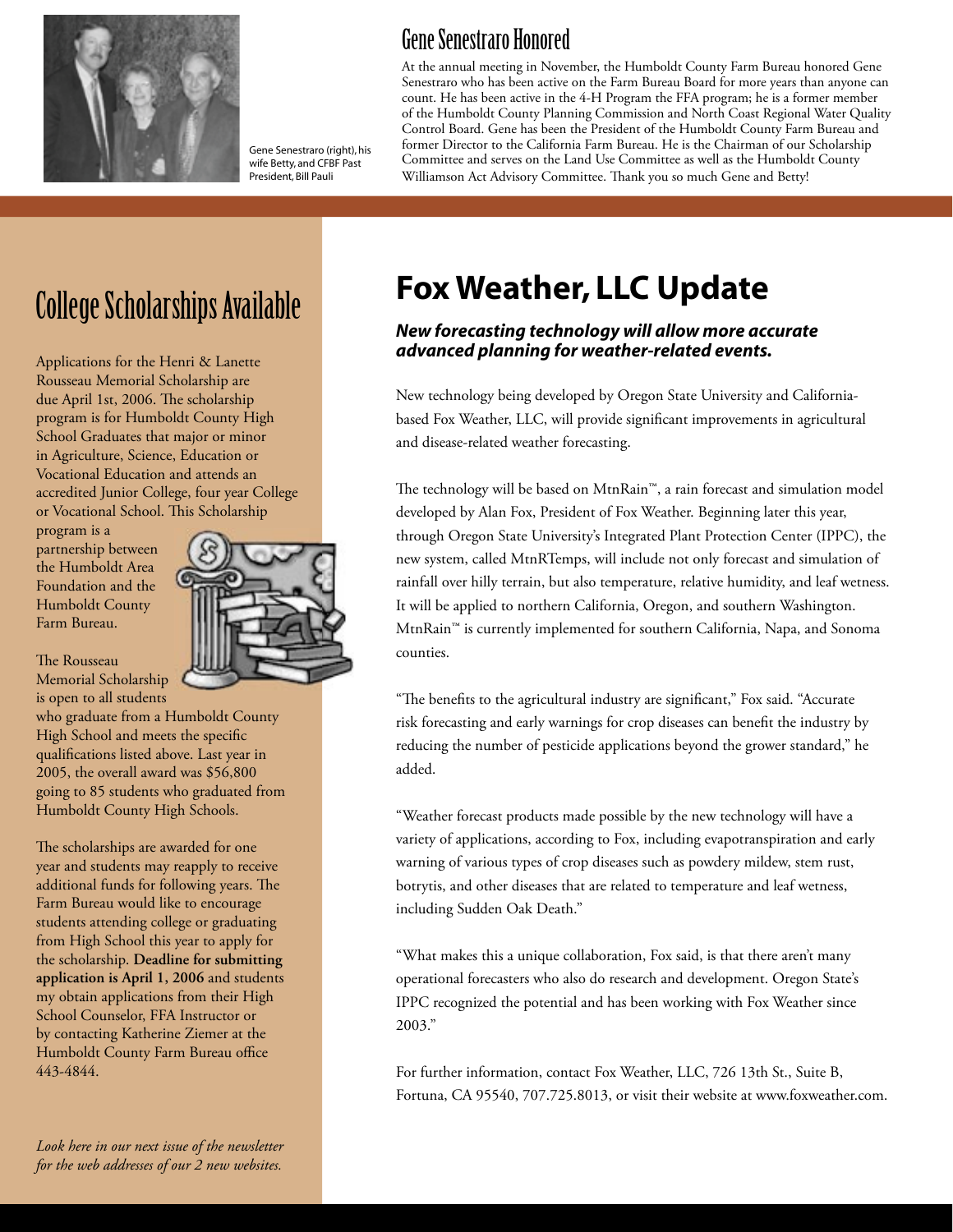#### **T R U C K N E E D E D**

**The College of the Redwoods Farm is in need of a farm truck. Students and the farm manager need a truck that is street legal that can be used to transport vegetables to market. If you or someone you know would be willing to donate a truck to the CR farm please contact Franz Rulofson, farm manager at 722-4640.**



## **Farm Bureau Websites**

*Website subcommittee working on 2 websites.*

The website subcommittee is working on developing an internet presence for the Humboldt Farm Bureau. With input from the Humboldt Farm Bureau Directors, the subcommittee has identified the need for an administrative website and a promotional website.

The administrative website will provide information and service to current Farm Bureau members and be an information source for the public about the Humboldt Farm Bureau programs. This website will be another way to make our case for the importance of



supporting agriculture and agriculture related activities in Humboldt County. The website will help attract new members and provide the contact scholarship and other programs.

The promotional website will extend the market and promote Humboldt County agricultural products. Participants may choose to have a page on the promotional site or use a page to connect Internet visitors to their website. The subcommittee has suggested to the Directors that the promotional website provide service to both Humboldt Farm Bureau members and non-member under different pricing arrangements.

There is plenty of work left to do to set up the two websites preparing the design and content. The subcommittee and the Humboldt Farm Bureau Directors welcome input of ideas and suggestions.

We hope to have the websites live by the next newsletter so we can announce the addresses for you to see how the Internet can help both you and the Farm Bureau run more efficiently.

## New Scholarship in Forest Management

The Humboldt County Farm Bureau proudly announces a new college scholarship program for students pursuing a career in Forest Management or a Natural Resource field that provides support to the timber production industry. The **application period is now open, and the deadline for applications is April 1, 2006**.

To qualify, students must graduate from a high school in Humboldt, Del Norte, Mendocino, Trinity, Lake, or Napa counties. They must attend College of the Redwoods, Humboldt State University, UC Berkeley, Cal Poly at San Luis Obispo, or other college offering forestry classes as approved by the Scholarship Committee. Application forms and information are available from high school counselors, or applicants may **contact Katherine Ziemer**  at the Farm Bureau office, 443-4844. When completed, the applications should be mailed to the Humboldt County Farm Bureau at 5601 South Broadway, Eureka, CA 95503.

The Forest Management scholarship is made by possible by a gift to the Farm Bureau. Interest earned by the donation will be used to fund the scholarship program, so the fund should grow and the number of scholarships increases each year. For 2006, the first year of this brand new program, scholarship of \$500 will be awarded.